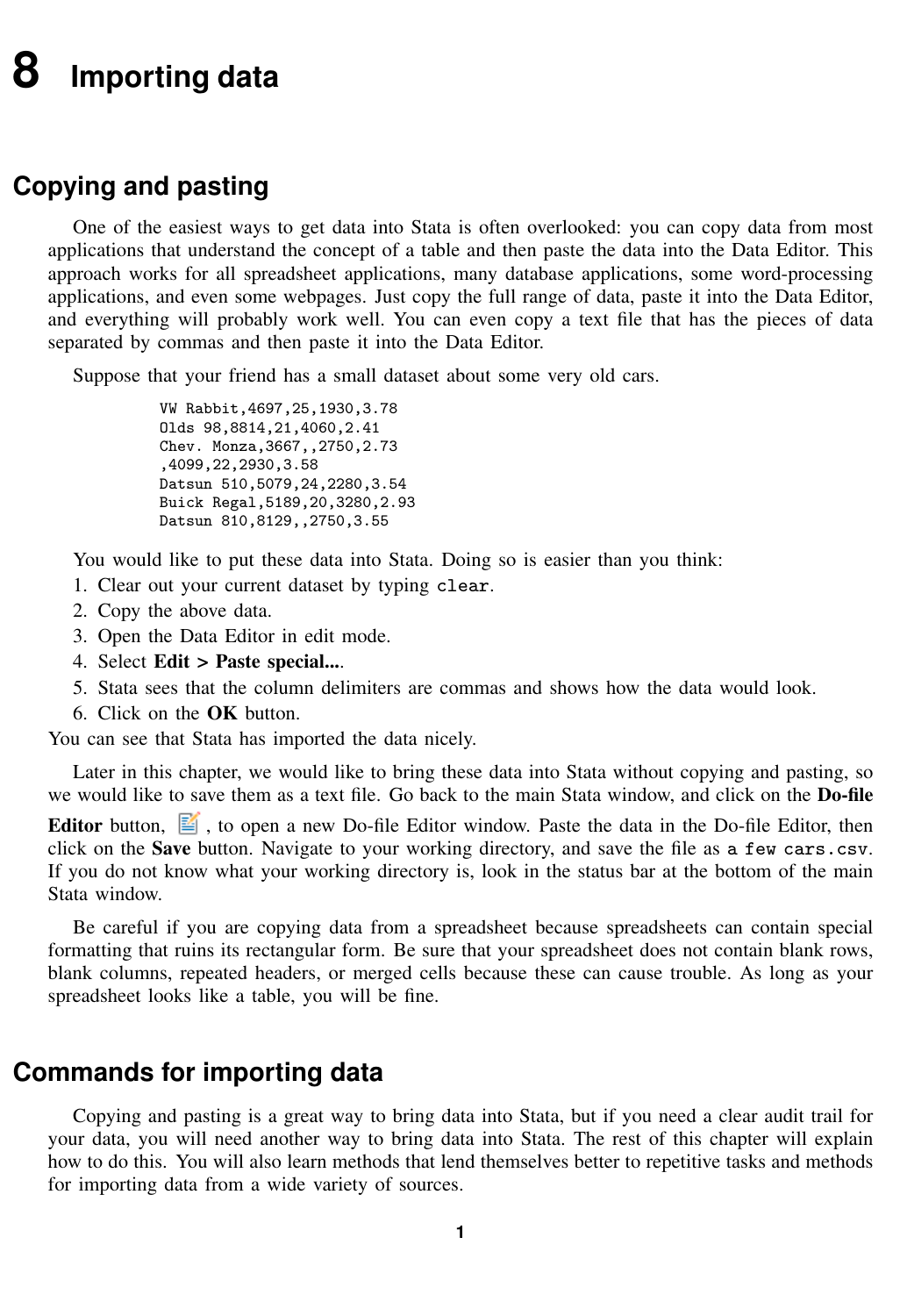Stata has various commands for importing data. The three main commands for reading non–Stata datasets in text are

- import delimited, which is made for reading text files created by spreadsheet or database programs or, more generally, for reading text files with clearly defined column delimiters such as commas, tabs, semicolons, or spaces;
- infile, which is made for reading simple data that are separated by spaces or rigidly formatted data aligned in columns; and
- infix, which is made for data aligned in columns but possibly split across rows.

Stata has other commands that can read other types of files and can even get data from external databases without the need for an interim file:

- The import excel command can read Microsoft Excel files directly, either as an .xls or as an .xlsx file.
- The import sas command can read native SAS files, so data can be transferred from SAS to Stata in this fashion.
- The import spss command can read IBM SPSS Statistics files.
- The import sasxport5 command can read version SAS V5 Transport files. The import sasxport8 command can read version SAS V8 Transport files.
- The odbc command can be used to pull data directly from any data sources for which you have ODBC (Open Database Connectivity) drivers.
- The jdbc command allows you to load data from a database, execute SQL statements on a database, and insert data into a database using JDBC (Java Database Connectivity) drivers.

Stata can [import](https://www.stata.com/manuals/dimport.pdf#dimport) more formats; see [D] **import** for the full list.

Each command expects the file that it is reading to be in a specific format. This chapter will explain some of those formats and give some examples. For the full description, consult the Data Management Reference Manual.

#### **The import delimited command**

The import delimited command was developed to read in text files that were created by spreadsheet or database programs because these are common formats for sharing datasets on the Internet. All spreadsheet programs and most database applications have an option to save the dataset as a text file with the columns delimited with either tab characters or commas. Some of these programs also save the column titles (variable names, in Stata) in the text file.

To read in such a file, you have only to type import delimited *filename*, where *filename* is the name of the text file. The import delimited command will figure out what the delimiter character is (tab or comma) and what type of data is in each column. As always, if *filename* contains spaces, put double quotes around the filename, and include the path if *filename* is not in the current working directory.

By default, the import delimited command understands files that use the tab or comma as the column delimiter automatically. If you have a file that uses another character as the delimiter, use import delimited's delimiters() option.

Earlier in this chapter, you saved a file called a few cars.csv in [Copying and pasting](#page-0-1). These data correspond to the make, price, MPG, weight, and gear ratio of a few very old cars. The variable names are not in the file (so import delimited will assign its own names), and the fields are separated by commas. Clear out any existing data, then use import delimited to read the data in this file. Because there are spaces in the filename, it must be enclosed in double quotes.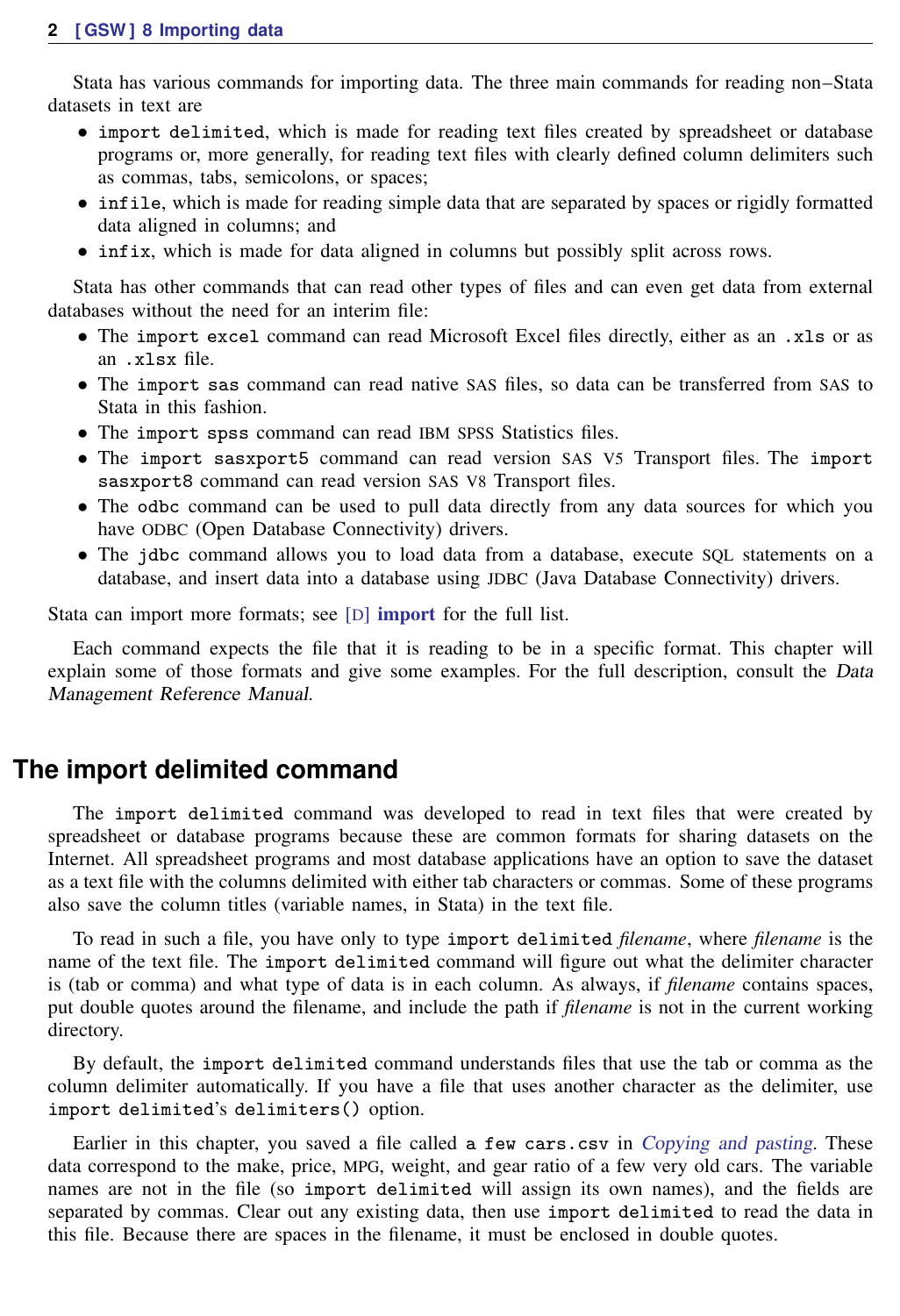```
. clear
. import delimited "a few cars.csv"<br>(5 vars, 7 obs)
(5 \text{ vars}, 7 \text{ obs})
```
You can look at the data in the Data Editor, and it will look just like the earlier result from copying and pasting. We will now list the data so that we can see them in the manual. The separator $(0)$ option suppresses the horizontal separator line that is drawn after every fifth observation by default.

 $\sqrt{2\pi\left(\frac{1}{2}\right)^2+\left(\frac{1}{2}\right)^2+\left(\frac{1}{2}\right)^2+\left(\frac{1}{2}\right)^2+\left(\frac{1}{2}\right)^2+\left(\frac{1}{2}\right)^2+\left(\frac{1}{2}\right)^2+\left(\frac{1}{2}\right)^2+\left(\frac{1}{2}\right)^2+\left(\frac{1}{2}\right)^2+\left(\frac{1}{2}\right)^2+\left(\frac{1}{2}\right)^2+\left(\frac{1}{2}\right)^2+\left(\frac{1}{2}\right)^2+\left(\frac{1}{2}\right)^2+\left(\frac{1}{2}\right)^2+\left(\frac{1}{2}\right)^2+\left(\frac{1}{2}\right$ 

| v1                 | V <sub>2</sub> | v3                   | ν4   | v5   |
|--------------------|----------------|----------------------|------|------|
| <b>VW Rabbit</b>   | 4697           | 25                   | 1930 | 3.78 |
| 01ds 98            | 8814           | 21                   | 4060 | 2.41 |
| Chev. Monza        | 3667           | $\ddot{\phantom{0}}$ | 2750 | 2.73 |
|                    | 4099           | 22                   | 2930 | 3.58 |
| Datsun 510         | 5079           | 24                   | 2280 | 3.54 |
| <b>Buick Regal</b> | 5189           | 20                   | 3280 | 2.93 |
| Datsun 810         | 8129           | $\ddot{\phantom{0}}$ | 2750 | 3.55 |

If you want to specify better variable names, you can include the desired names in the command. When you specify variable names, you must also use the using keyword before the filename.

✖ ✕

```
\overline{\phantom{0}}. import delimited make price mpg weight gear_ratio using "a few cars.csv"
(5 vars, 7 obs)
. list, separator(0)
          make price mpg weight gear_r~o
  1. VW Rabbit 4697 25 1930 3.78
  2. Olds 98 8814 21 4060 2.41
  3. Chev. Monza 3667 . 2750 2.73<br>4. 4099 22 2930 3.58
  4. 4099 22 2930 3.58
  5. Datsun 510 5079 24 2280 3.54
  6. Buick Regal 5189 20 3280 2.93
      Datsun 810 8129 .
✖ ✕
```
As a side note about displaying data, Stata listed gear\_ratio as gear\_r~o in the output from list. gear\_r~o is a unique abbreviation for the variable gear\_ratio. Stata displays the abbreviated variable name when variable names are longer than eight characters.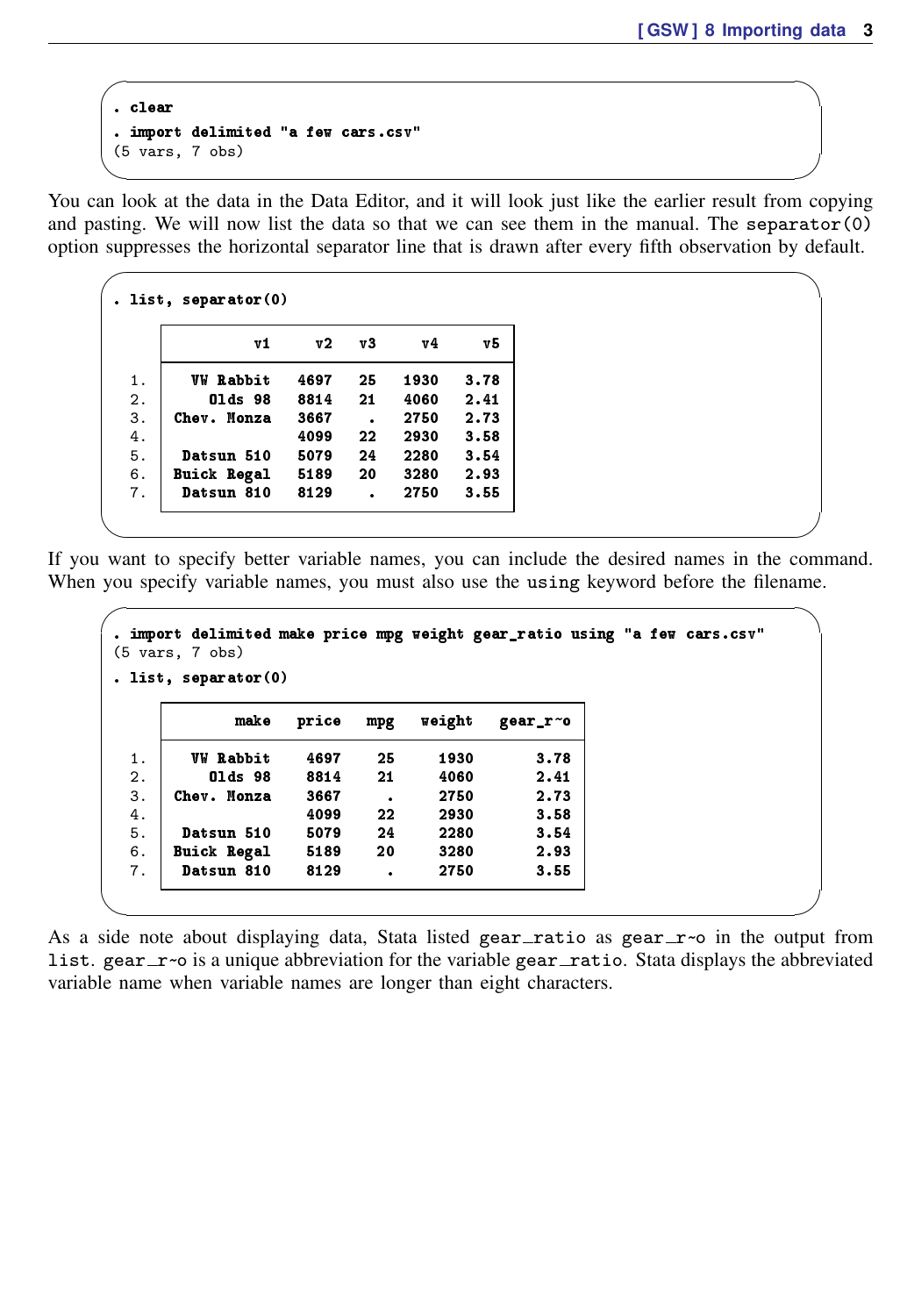To prevent Stata from abbreviating gear\_ratio, you could specify the abbreviate(10) option:

| make |                    | price | mpg       | weight | gear_ratio |
|------|--------------------|-------|-----------|--------|------------|
|      |                    |       |           |        |            |
|      | <b>VW Rabbit</b>   | 4697  | 25        | 1930   | 3.78       |
|      | 01ds 98            | 8814  | 21        | 4060   | 2.41       |
|      | Chev. Monza        | 3667  | $\bullet$ | 2750   | 2.73       |
|      |                    | 4099  | 22        | 2930   | 3.58       |
|      | Datsun 510         | 5079  | 24        | 2280   | 3.54       |
|      | <b>Buick Regal</b> | 5189  | 20        | 3280   | 2.93       |
|      | Datsun 810         | 8129  |           | 2750   | 3.55       |

For more information on the ~ abbreviation and on list, see [GSW[\] 10 Listing data and basic](https://www.stata.com/manuals/gsw10.pdf#gsw10Listingdataandbasiccommandsyntax) [command syntax](https://www.stata.com/manuals/gsw10.pdf#gsw10Listingdataandbasiccommandsyntax).

We will use this dataset again in the next chapter, so we would like to save it. Type save afewcars, and press Enter in the Command window to save the dataset.

For this simple example, you could have copied the contents of the file and pasted it into the Data Editor by using Paste special... and choosing comma as the delimiter.

For text files that have no nice delimiters or for which observations could be spread out across many lines, Stata has two more commands: infile and infix. See [D] [import](https://www.stata.com/manuals/dimport.pdf#dimport) for more information about how to read in such files.

#### **Importing files from other software**

Stata has some more specialized methods for reading data that were created by other applications and stored in their proprietary formats.

The [import](https://www.stata.com/manuals/dimportexcel.pdf#dimportexcel) excel command is made for reading files created by Microsoft Excel. See [D] import [excel](https://www.stata.com/manuals/dimportexcel.pdf#dimportexcel) for full details.

The [import](https://www.stata.com/manuals/dimportspss.pdf#dimportspss) spss command is made for reading files created by IBM SPSS Statistics. See [D] import [spss](https://www.stata.com/manuals/dimportspss.pdf#dimportspss) for full details.

The import sas command is made for reading files created by SAS. See [D] [import sas](https://www.stata.com/manuals/dimportsas.pdf#dimportsas) for full details.

The import sasxport5 and import sasxport8 commands can read SAS V5 and SAS V8 Transport files. See [D] [import sasxport5](https://www.stata.com/manuals/dimportsasxport5.pdf#dimportsasxport5) and [D] [import sasxport8](https://www.stata.com/manuals/dimportsasxport8.pdf#dimportsasxport8) for full details.

If you have software that supports ODBC, you can read data by using the odbc command without the need to create interim files. See [D] [odbc](https://www.stata.com/manuals/dodbc.pdf#dodbc) for full details.

The jdbc command allows you to connect to, load data from, insert data into, and execute queries on a database using JDBC. See [D] **[jdbc](https://www.stata.com/manuals/djdbc.pdf#djdbc)** for full details.

Here is a brief summary of the choices:

- If you have a Microsoft Excel .xls or .xlsx file, use import excel.
- If you have an IBM SPSS Statistics .sav file, use import spss.
- If you have a SAS .sas7bdat file created on a Windows machine, use import sas.